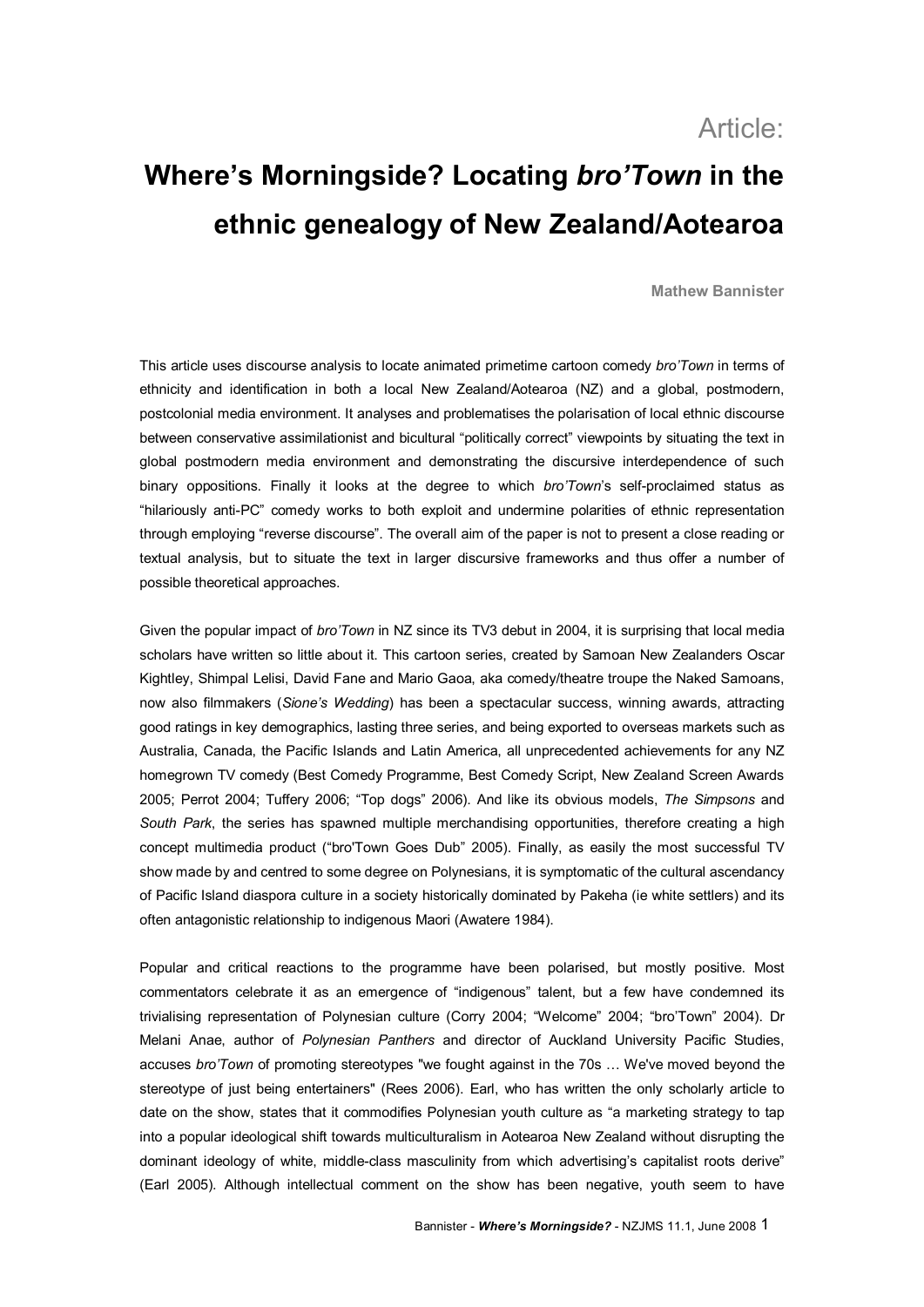responded very positively – for example, it is a popular subject for student essays at secondary/tertiary level ("Teenagers" 2005; Karaitiana 2006; Williams 2006). Clearly this disparity needs to be addressed, although it may be precisely *bro'Town's* popularity as a youth-oriented cartoon comedy that leads some to dismiss it. Perhaps the combination of ethnicity and comedy presents a kind of double whammy to prospective commentators – a politically sensitive, indeed "incorrect" text that is also massmediated light entertainment. Dangerous ground. But the combination of social commentary and cartoon is increasingly recognised as culturally significant, even subversive (Alberti 2004; Johnson-Woods 2007): could it be that, in a local context at least, *bro'Town* offers the possibility of raising a different if not directly oppositional voice into the local mediascape, one that speaks of that most sensitive area in New Zealand culture – ethnicity?

A related problem is how to understand and interpret PC and "anti-PC" discourses in relation to current debates about identity politics. Insofar as a "neutral" definition is possible, PC refers to a politically conscious approach to processes, practices and terminology that aimed not to endorse, highlight or stigmatise social difference and to be inclusive and enabling of "other" groups, for example women or ethnic minorities, although obviously the connotations of this definition differ radically according to context (Sparrow 2002). However, much contemporary popular media, especially comedy, seem to negate the kind of sensitivity about identity politics and difference that defines the worldview of many white middle-class intellectuals such as myself. Is this a right-wing backlash against perceived "state interference" in the public realm? If so, why am I laughing? Why does a feminist who lectures on "cultural safety" in medicine laugh like a drain at a TV programme like *House*? Feminist scholars have long been aware of contradictions between what we know and what we enjoy "since the kinds of fantasy investments at work in the pleasures taken from [media texts] cannot be controlled by conscious political positions" (Tasker 1993: 136). As such, I want also to investigate comedy as discourse, or more accurately the degree to which Foucauldian discourse derives from the Nietzschean apprehension that laughter destroys human pretensions to absolute knowledge (Nietzsche 2001: 29).

Recently the NZ Press Council upheld a complaint against an article that claimed Asian immigrants were contributing to rising crime statistics (Coddington 2006). The writer, Deborah Coddington, responded that "the council felt behoved, in these socially responsible times when we must not offend anybody, to rule in favour of the complainants" (Coddington 2007). Coddington, along with a number of other prominent local journalists (eg Rosemary McLeod), is wellknown for her attacks on "politically correct" orthodoxies and espousal of "common sense", which, as any media student knows, usually means the values of dominant social groups. However, I'm not so much interested in the justice of the ruling as what it reveals about ethnic debate in New Zealand media, which seems polarized between a traditional assimilationist viewpoint "we're all Kiwis", and a "politically correct" (PC), official language such as that used in government documents and institutions (for other examples and discussions of polarised ethnic discourse, see TV One's *Seven Periods with Mr Gormsby;* Bell 1996; Bell 2004: 132 134; King 1999: 2357, Abel 1997, 2006; Walker 2002). Where does *bro'Town* fit in this picture? Do its ethnic stereotypes "reinforce and perpetrate racist thinking" or "hold up a mirror" to society, a problem as old as Aristotle's theory of dramatic mimesis (Misa 2006). To state that stereotypes can be challenged by showing the "real" characteristics of minority groups, which is basically Anae's argument, seems simplistic, because it assumes a unitary model of identity that exists outside discourse. Similarly, a critical theory approach, as adopted by Earl (2005), which aims to demystify representation by showing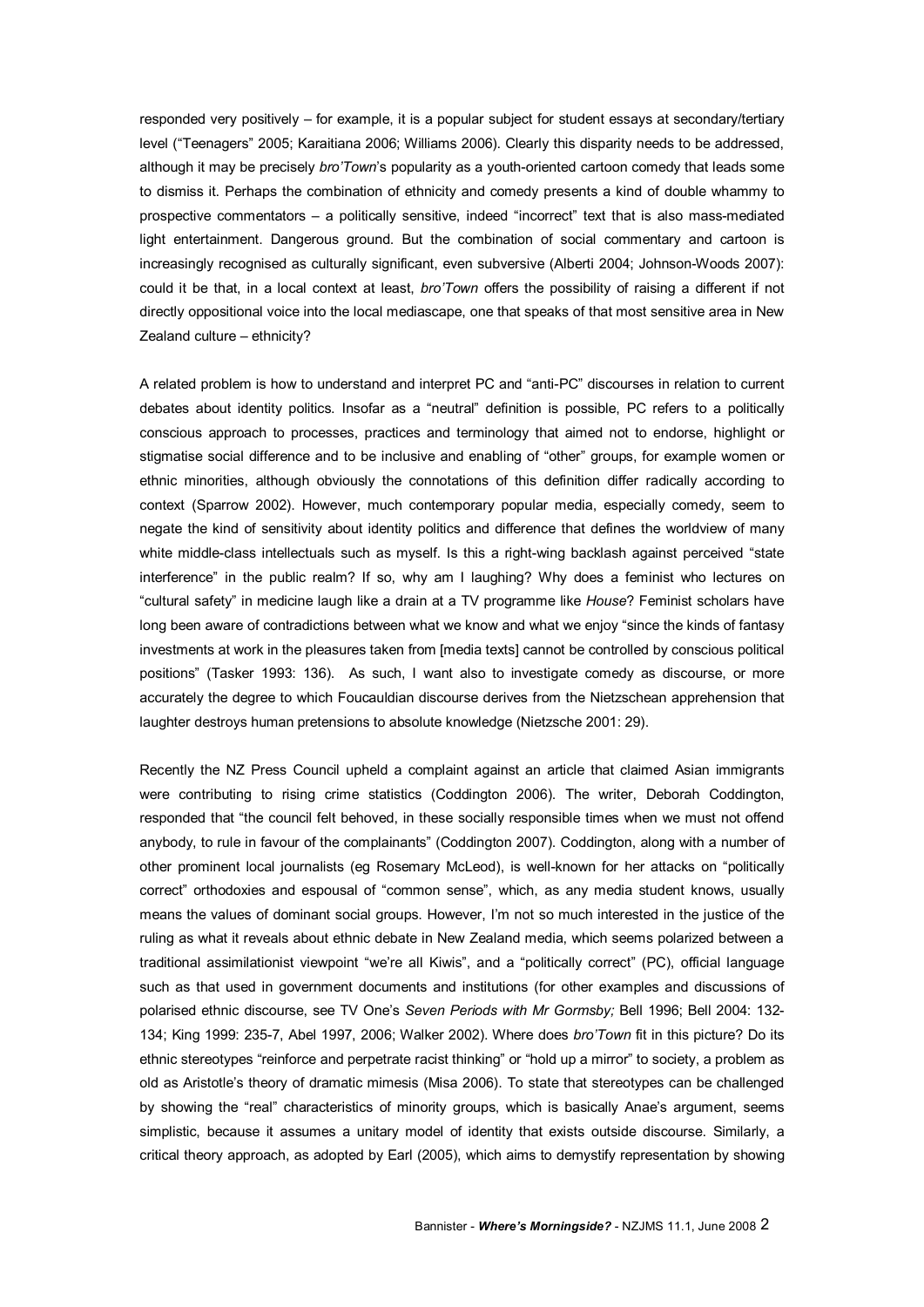how it is linked to economic imperatives, is limited to the degree that it sidesteps audience interpretation. Given that most popular culture is driven by commerce, to view it only as exploitation is reductive.

But the first part of my argument concerns local ethnic discourse. By taking a "genealogical" approach, I hope to show that, like the history of sexuality, the history of ethnicity in NZ is a discursive construction (Foucault 1984: 76-100). This consists firstly in demonstrating the specificity of local ethnic discourse; that it is not necessarily continuous with the kind of left/right progressive/conservative formulations that have characterised identity politics discourse in the West (Sparrow 2002; Suhr & Johnson 2003). More broadly, I want to suggest that assimilationist and PC viewpoints are similar insofar as they are teleological or assume the possibility of some kind of linear development towards an end point – the just society, albeit differently achieved. This of course is exactly the kind of reading to which Foucault was opposed (Rabinow 1984: 37). To view ethnicity as a discourse is to see diametrically opposed groups as active participants and indeed collaborators in the production of ethnicity. This in turn raises the question of whether any kind of "third way" is possible, and here I look at Foucault's concept of "reverse discourse" in relation to comedy.

#### **Ethnicity as discourse**

According to Foucault, the role of the intellectual is not to find "who is right" but rather to find out "how things work" (1980: 97). Foucault analyses the processes by which discourse is produced, in effect, a pragmatic approach. He rejects a totalizing perspective, which assumes that you can see the whole from some outside, objective position. Ethnicity is a category constituted in language and no speaker can stand outside language. The advantage of a discursive approach to ethnicity is that it takes the question of truth (and therefore blame) out of consideration, so it avoids the extreme polarities that tend to characterise socially charged debates. It questions whether "the logic of contradiction can actually serve as a principle of intelligibility and a rule of action in political struggle" (Foucault 1980: 143). Rather it aims to historicise and particularise "ethnic" discourse by showing how what kinds of techniques and rhetorical strategies are used, how "knowledge" about ethnicity is produced and to what end. "The 'economy' of discourses … this and not a system of representations, determines what they have to say"  $(1978: 68-69)$ .

For Foucault, discourse produces identities: categories like ethnicity and gender are brought into being by being named. Historically, such categories were created as "problems" or abnormalities that became "objects of knowledge" of a certain discourse. Such groups, representations or practices thus provide a negative standard for normality (Danaher, Schirato and Webb 2000: 61). Thus "representation of an underrepresented group is necessarily within the hermeneutics of domination, overcharged with allegorical significance" (Shohat 1995: 170). Depictions of minorities have to carry a weight, a "burden of representation" that depictions of the dominant group do not carry, precisely because they break with the norm, a paradox discussed in relation to *bro'Town* by *NZ Herald* columnist Tapu Misa: "This is the other side of being a prominent brown playwright, comedian, and entertainer, as … [*bro'Town*] creator Oscar Kightley has found. Everything you do is loaded with meaning and consequence. It isn't enough that you're funny and entertaining, as well as commercially successful and critically acclaimed. You have to be socially responsible, too" (Misa 2006).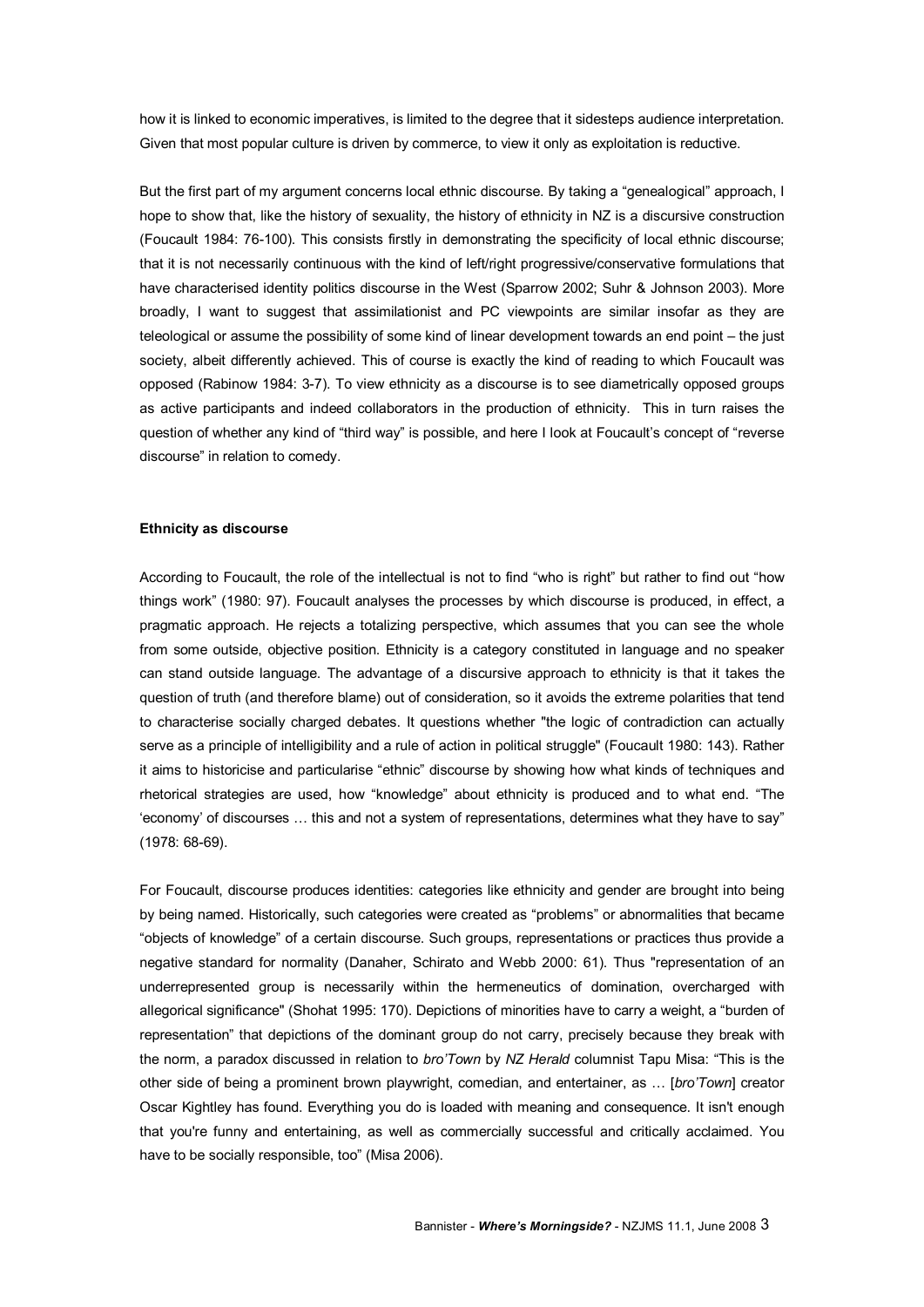Left-wing PC discourse aims to recuperate these "abnormal" categories by arguing for their normality, for their right to "fair representation. But participating in a discursive critique of repression "is…in fact part of the same historical network as the thing it denounces… by calling it 'repression'" (Foucault 1978: 10). Sexism and racism are not so much about misrepresentation or repression of certain groups, but are instead continuous with Western scientisation of difference as a "problem of knowledge" in the last 150 years, which has created a close relation between, for example, sex and truth. Such a "for or against" discourse can also produce problematic ideological clashes and alliances, for example the early 80s confluence between feminists and the conservative right, both of whom were arguing for censorship of pornography. This totalising perspective rapidly runs into problems when it engages with popular culture, for example, Madonna whose apparent endorsement of sexist stereotypes also produced an empowering role model for both fans and women in the music industry more generally. One could argue that *bro'Town* could produce a similar effect in relation to local cultural production.

The "history" of ethnicity is like the "history" of sexuality: the movement from coercion to regulation through the establishment of institutional categories or objects of knowledge marked as other, problematic, in need of discipline and surveillance, then the emergence of a counterdiscourse (which however is contained within the first by "the logic of contradiction") based around the emergence of identity politics in the 1960s-70s, in which these "other" identities started to assert themselves as political entities. In NZ history, "race" has been such a "problem" discourse, moving from assimilationist positions to the rise of a counterdiscourse of Maori nationalism, recognition of the Treaty of Waitangi and biculturalism (Awatere 1984; Treaty of Waitangi Act 1975; Maori Language Act 1987). But this debate was in terms of the existing discourse, because it brought these positions into being as discursive categories in the first place. Hence political correctness as a normalisation of difference continued to define itself in terms of a master discourse, similar to how communism and capitalism proceed from the same premise – the primacy of economic relations.

To genealogise PC discourse is also to demonstrate the inherent instability of the term itself, and thus anticipates the general direction of my argument. The term "political correctness" originated in 1960s left-wing Anglo-European circles, where it referred to "toeing the party line", a definition that was also used ironically to refer to excessive scrupulousness about terminology and practice. This ironic use was later appropriated by right-wing commentators to stigmatise left-wing social liberalism (Suhr & Johnson 2003: 9). Left-wing commentators have tended to interpret right-wing appropriation of the term as an attack: complaints about the "politicisation" of education, the relativisation of traditional values, pandering to "special interest" groups, while also pointing out how right-wing, neo-liberal discourse is just as constructed (Suhr & Johnson 2003: 10-11; Hall 1996). However, while the general profile of this debate holds in most Western democracies, some commentators have also drawn attention to a degree of local specificity (Johnson & Suhr 2003; Toolan 2003). This specificity also applies to New Zealand.

In NZ, the term entered the parlance of left-wing student groups in the early 1980s and more broadly reflected the social agenda of the fourth Labour Government which came to power in 1984 (Abel 2007). Here, however, the left/right model starts to break down, because this administration also had a neo liberal economic agenda: Rogernomics (like Reaganism in the US and Thatcherism) in Britain. Labour Party historian Bruce Jesson explains this ideological hodgepodge in terms of the anti-intellectual, pragmatic bent of NZ culture and politics, and specifically the history of left-wing politics in NZ (1989: 22-33). That such a contradiction was not much commented on at the time can in turn be attributed to New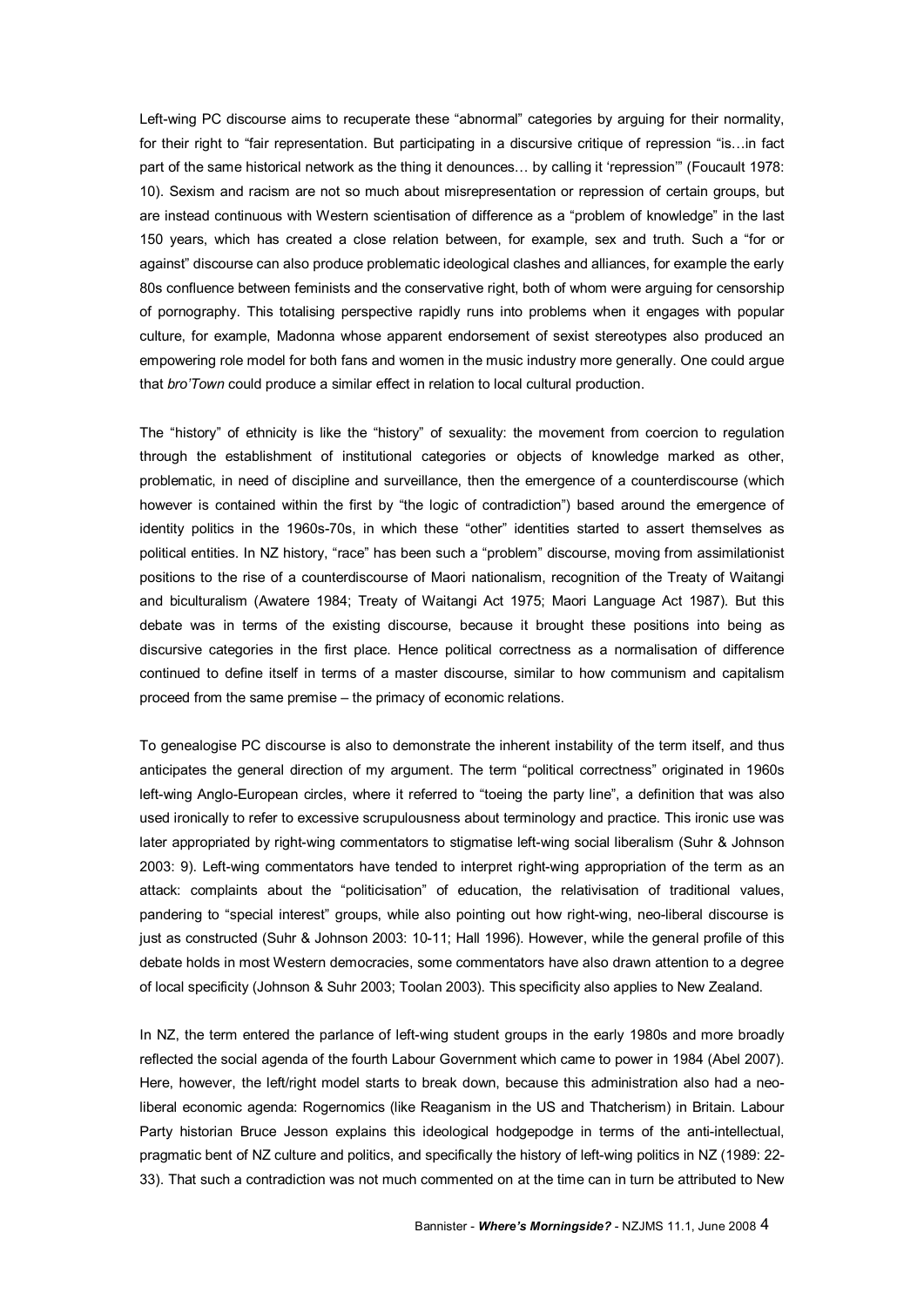Zealand's poorly developed public sphere (Habermas 1989) where in-depth debate on ideological issues is infrequent (for example public debate within a party on an issue is strongly discouraged; there are no national newspapers etc). This ad hoc approach, some have argued, is also a feature of legislation relating to Maori and biculturalism (Rata 2003). The implication is that the recent history of ethnicity in New Zealand is far more complex than a simple split between left and right.

There are other examples of how "anti-sexist" and "anti-racist" stances have been problematic in local practice. For example, a cornerstone of PC discourse is that statements about "different" social groups should come from those groups themselves. In the 1970s, Pakeha historian Michael King produced a number of books and TV programmes on Maori (King 1985: 114-156). By the 1980s, however "the argument was no longer that Pakeha historians *should* write about Maori history, it was that they should not" (King 1985: 174). More broadly, any appropriation of ethnic discourse by dominant groups became problematic. In local alternative music scenes in the 1980s, many white musicians stated to me that they would not perform "black" styles of music, eg reggae, because their ethnic background disqualified them. In my view, this approach was questionable, because it led to a black/white separatism; and because in many cases it masked a hidden agenda (they didn't *like* "black" music, a fairly common feature of indie music internationally); conversely it led some alternative figures to describe their music as "white", a disturbing development (Brown 1983). These arguments about the relation of representation and author are also relevant to *bro'Town*: a common interpretation is that the show's ethnic stereotypes are acceptable because it is created by Polynesians. But this stance can function repressively (in the classroom, for example) to shut down debate about ethnicity – students feel they cannot "speak for" other groups, and in turn, representatives of those groups may not wish to be identified as such or "reduced" to mouthpieces for a particular point of view (the "burden of representation"). Recourse to the ethnic identity of the author can also be read as a form of auteurism; explaining the text by referring to authorial intention. Finally, we have to consider whether linking representations and agents is relevant in postmodern culture – the massive proliferation of media and choice makes any simple identification of the show with a particular ethnic group look increasingly naive. Do Latin American viewers of *bro'Town* know or care who made the show?

# **Identity or identification?**

The term identity, in the sense of a fixed or authentic self is highly contestable, being regarded by some as a creation of modernity (Taylor 1994) and by others, most notably Foucault, as merely a site for discursive practice (Hall 1996: 2). Identities are also problematised by physical and cultural mobility, the "flows" that characterise late modernity. Polynesian/Pacific Island (PI) "identity" is similarly complex, diasporic and globally dispersed: even within NZ, it includes over 20 specific cultures (Samoan being the largest single group) (Fairbairn-Dunlop & Makisi 2003: 9-10). Auckland (where *bro'Town* is set) is often described as the largest Polynesian city in the world ("Auckland"). There are organisations and events that stress a common or shared PI heritage, from community groups such as PACIFICA (Fairbairn-Dunlop & Makisi 2003: 31) to the annual cultural event Pasifika, to Niu FM and Dawn Raid Entertainment, a South Auckland music-related business with many PI artists, whose name plays on police crackdowns ("dawn raids") on PI "overstayers" in the 1970s. The Ministry of Pacific Island Affairs was set up in 1990 (Fairbairn-Dunlop & Makisi 2003: 38). But how do PI identities fit into a local national identity that has been historically defined by a bicultural Maori/Pakeha axis?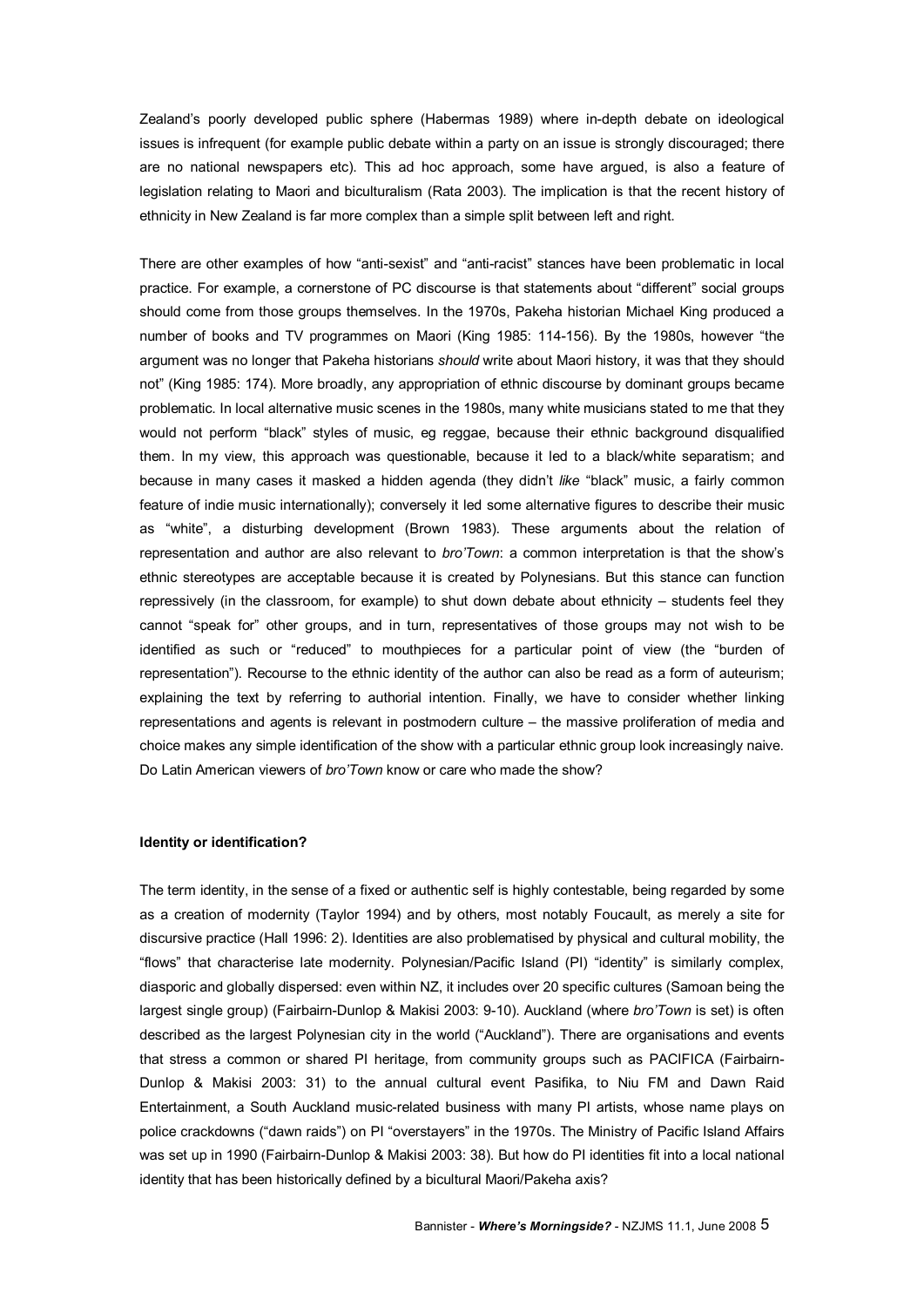Stuart Hall suggests that a more useful notion than identity fixed by location or "selfhood" is identification, which recognises that identity is transitory, multiple, created within and not separable from social relations, for example, recognition by others (Hall 1996: 2). It also implies process – a work in progress, rather than a final state. These kinds of terms seem especially appropriate in "multi-cultural settler-colonial nations ... [which] allow the peculiar problems of the contemporary identity discourse to be presented in sharper focus" (Docker and Fischer 2000: 56). That is, Aotearoa/New Zealand (as its name would imply) is a subject in process, "calling for theories of rootlessness, alienation and psychological distance between individuals and groups" (Appadurai 1994: 29). Identification suggests further that we can choose our affiliations to some degree, or at any rate we are not bound necessarily to a tradition. For example, Stephen Turner discusses how the video and lyrics for "How Bizarre" by Maori-Niuean Pauly Fuemana (of OMC) picture the artist "driving down a freeway in the hot, hot sun". He suggests that "Precisely because Polynesian culture has always been performed as authentic and indigenous for white settlers and tourists, Polynesians are happy to speak American. It defies a will to be authentic … that is more white than brown" (2000: 223). Niu FM's format similarly draws on a broad palette of mainly US black music of the last 20-30 years. *bro'Town* represents a similar confluence of local and global non-whiteness, and it may be precisely the liminal status of "Polynesian culture" within the official bicultural rhetoric of New Zealand that opens up a limited space for alternative representations. Could a show like *bro'Town* have been produced by Maori?

So what other kinds of identification work could *bro'Town* do? Clearly it has worked to some degree as a branding device for TV3, identifying the broadcaster with a local market, but in a way that distinguishes it from TV1, which is locked into a traditional, Pakeha iconography (think *Country Calendar, Fair Go* etc). *Bro'town* gives TV3 an irreverent, youth, non-Pakeha, Auckland based set of icons which identify a growing market (Chalmers 2004). This is also shown by the huge popularity of many *bro'Town* catchphrases such as "piow, piow" and "not even ow!" ("The word of the year" 2006). Anecdotally, there is some evidence that this very popularity has led to *bro'Town* slang being perceived as a problem at some Auckland schools (Horn 2007). This suggests a youth audience identification that extends well beyond ethnic minorities. Finally, *bro'Town*'s popularity in overseas markets parallels the rise of non white ethnicities "representing" New Zealand in a number of areas of global popular culture, eg musicians such as Bic Runga, King Kapisi, Flight of the Conchords, as well as the trend towards exploitation of the "plasticity" of Polynesian physiognomies in mainstream media (eg Hollywood) (Smith 2003; Zemke-White 2004).

### **Postmodern media culture**

The argument about identification (as opposed to identity) exemplifies the cultural logic of late capitalism, ceaselessly producing, exploiting and commodifying cultural forms, establishing proliferating flows and networks of capital, media and information on a global scale (Castells 1996; Jameson 1991, 1983). A central assumption of postmodern media culture is that of an infinite and endless prolixity of representations and signs, circulating and referencing each other without being tied to source. In many ways, *bro'Town* exemplifies this kind of ambiguity: it is (arguably) an "adult" cartoon, although its primetime scheduling, usually between 7 and 8 pm on weeknights suggests a clear desire to target children as well; and of course animation itself is an ambiguous category in regards to its audience,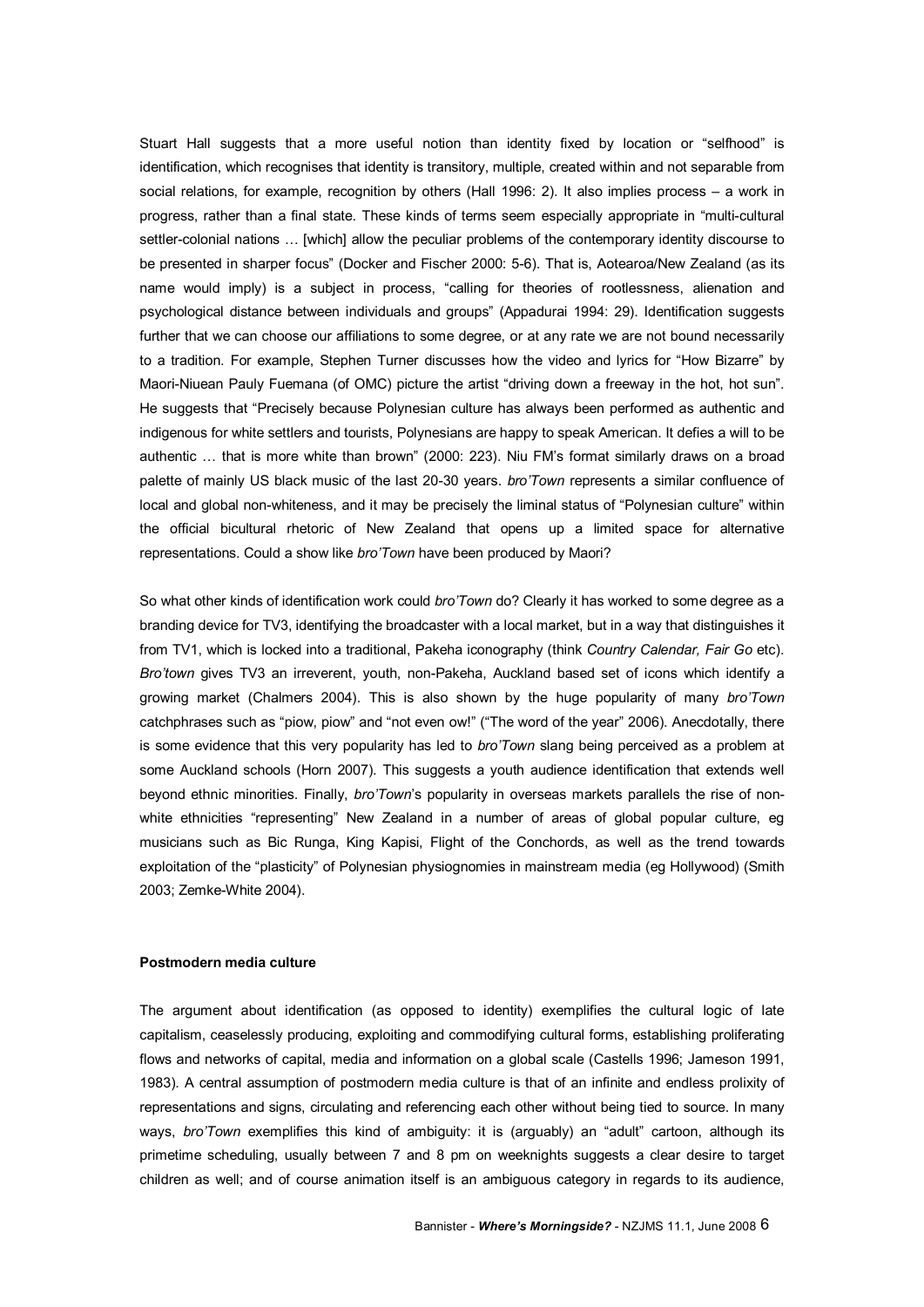something that the show's influences (*The Simpsons; South Park*) have played on both to court a larger audience and possibly in the range of themes that they can tackle; *bro'Town* was the top rating series for 512 year olds in 2005 ("Reality television" 2006). Another example of the fluidity of animation is the virtuality of location of the series – like Springfield, which moves and changes according to the demands of the plot, Morningside (which is the Auckland inner-city suburb of the creators' childhoods) does triple service as South Auckland, which is popularly identified with Polynesian culture (for example OMC standing for Otara Millionaires Club), and also Waitakere (West Auckland), as in "Survival of the Fattest" when the boys enact a "Lord of the Flies" scenario in the Morningside (Waitakere) Ranges. Cartoons also question cultural distinctions by their very form; they are notoriously intertextual, almost always drawing a wide range of genre references; they are postmodern in their elision of time and space, use of outlandish and spectacular effects and locations, and in their surface (2-D) quality. Moreover, television is the postmodern media form par excellence. In terms of its influence, it is both ubiquitous and hugely popular. It too collapses distinctions between commerce and art, between art and popular culture, and between reality and representation. Although these considerations problematise any simple notion of TV as having political agency, it can be argued that the very popularity of some programmes may have political consequences (Alberti 2004: xix).

Any consideration of *bro'Town* therefore needs to frame not only in relation to the local, but to the larger field of works in related genres. This would include not only cartoons, but other forms such as "brat" comedy - male buffoon-type low comedy feature films, such as the work of the Farrelly brothers, eg *Dumb and Dumber, There's Something About Mary, Me, Myself and Irene* etc. on the one hand and *Jackass*style male humiliation reality TV on the other. Of course the recurrent trope of male stupidity and grossness is also a feature of cartoon comedy (Homer and Bart Simpson, *Family Guy, King of the Hill, Beavis and Butthead, South Park*) (Chow 2004: 110). Its hallmarks are a concentration on pain, humiliation and bodily functions, coupled with an attack on "political correctness", in terms of violations of good taste on the one hand and liberal perceptions about sexism and racism. To view bro'Town in this light is to see its close relationship with a very marketable set of texts with a strong appeal for the prized demographic of young male viewers (Alberti 2004: xiii). Interestingly, the toilet humour of *bro'Town* ("poos and wees") is not unprecedented in Polynesian culture, as any reader of the work of Epeli Hau'ofa can attest (Hau'ofa 1987; 1983). In terms of gender, *bro'Town's* male-dominated format acknowledges both the conventional identification of NZ identity with masculinity, but also the male orientation of related US media. These examples again suggest the complex interrelationship of global and local, and how confluences can create the possibility for temporary alliances between different discourses, in this case between PI and a globalised genre of "male low humour".

#### **Comedy**

If the pleasures of *bro'Town* are basically comic, this necessitates a rethinking of how we read its use of ethnic stereotypes. Stereotypes are fundamental to comedy, so to read them "straight", either as a distortion or reflection of the "true" misses the way that genre (particularly comedy) mediates and reshapes viewer expectations. Put simply, no one expects a comedy to be real, although of course if the comedy is viewed as unsuccessful this can in turn be referred back to its supposed lack of verisimilitude. However, "racist and sexist stereotypes ... provide a ready-made set of images of deviation from social and cultural norms" (Neale and Krutnik 1990: 93); comedy draws on stereotypes because it is both a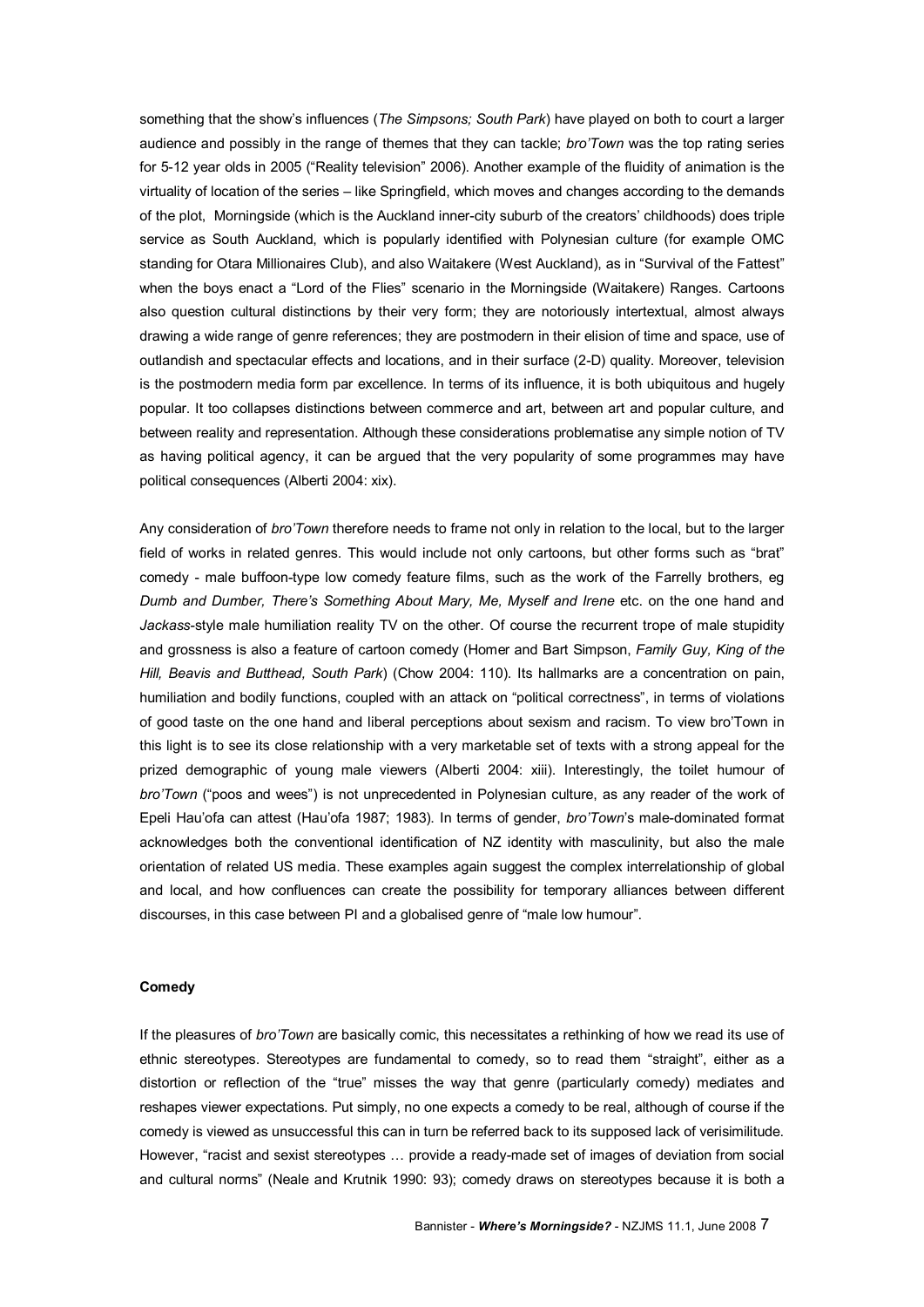"transgression of the familiar" but also a "familiarisation of the transgression" (Eaton 1981: 25). This ambivalence of the comic can of course give rise to accusations of minority scapegoating, but such "deviancy" is itself ambiguous in its connotations. "Low" humour could be viewed as having a long and dishonourable tradition: in the way that Bakhtin viewed carnival's "folk" or body humour as a way for lower classes to mock the pretensions of the dominant culture, such as organised religion (as in *bro'Town's* "God" preamble to each episode) (Bakhtin 1994) . Thus comic grotesquery can operate as a form of oppositionality. However, this oppositionality may be "severely curtailed by the fact that 'subversion' and transgression are institutionalised generic requirements" of comedy (Neale and Krutnik 1990: 4). Moreover, in the postmodern media environment "attempts … to engage in oppositional critique are always circumscribed by the very structures they seek to criticize, because commodity culture … represents the constraining condition of possibility in … art" (Koenigsberger 1990: 32).

However, these strictures have not prevented *bro'Town* from offering satirical observations and themes on occasion: the very first episode "The Weakest Link" offered an unflattering portrait of "White Boys Grammar", a reference to Auckland Grammar, which occupies a dominant position in the NZ secondary education system. In "Go Home Stay Home", two of the boys become wards of the State: one goes to a State children's home where he is alternately beaten by delinquents and coddled by counsellors: "Kia ora broken child from displaced proud and noble race… I'm Tim yeh, can you say that?"; the other is fostered by a rich white Parnell couple, the Witchwhites, who educate their charge in free market values: "War is good too, but you run out of people." Primetime animation can demonstrate a "potential for the … treatment of social issues and concerns in ways that violate the norms and traditions of the standard television genres" (Alberti 2004: xiv). However this critique is qualified, for example, the social worker who takes the boys into custody has a Scottish accent, and the Witchwhites are represented as essentially benign, once again suggesting a certain reluctance to alienate Pakeha viewers. In general, Pakeha liberals are satirised far more than Pakeha racists (the only white racist character is Joost, a South African), and this lack of censure accommodates Pakeha "middle New Zealand". This is not to say that we do not see Pakeha characters and institutions being ridiculed on occasion, but rather that ethnicity is not the basis of ridicule – whiteness thus remains largely "invisible" and implicitly normative (Nakayama and Krizek 1995: 297).

Comedy cannot be reduced to satire however: Fredric Jameson argues that in postmodernity, the satirical or corrective impulse of comedy is largely negated by the loss of a totalising perspective that enables a position of superior, moral awareness (Jameson 1983: 117). In turn, Foucault describes genealogy as "history in the form of a concerted carnival" and as a demonic parody or "parodic double" of orthodox teleological humanist accounts (Foucault 1984: 94). There is therefore something comic in Foucault's Nietzschean method that dissipates what he sees as the "solidifying" process by which knowledge/truth accumulates. Both discourse and comedy are performative and rhetorical; that is, their meaning lies in their style of delivery rather than in their content. Hence they are also both highly specific, ie to a particular body or to a particular time and place, the latter because the kinds of patterns and references comedy draws on are often culturally specific. To look uncomprehendingly upon a spectacle that other people find amusing is to be reminded of what Foucault might term the radical discontinuity of different epistemes of history and culture.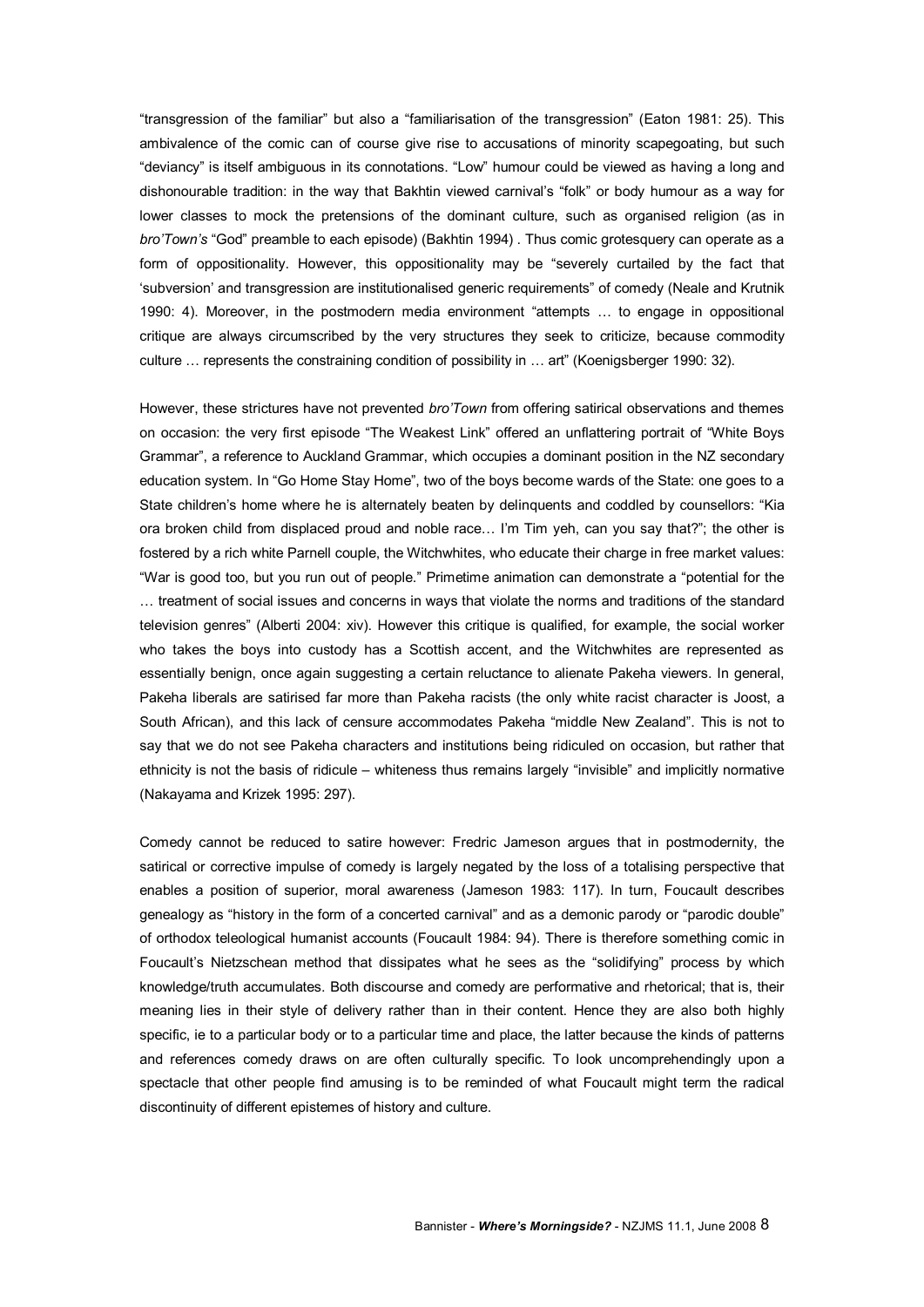#### **Reverse discourse**

A final way we can interpret the representations of *bro'Town,* starting from the premise that identities are created in discourse, not outside it(Hall 1996: 4), is that stereotypical representations are discursively just as "real" as the identities they supposedly misrepresent, just as media discourse not only reflects but also creates lived experience. While it can be argued that stereotypes are created and imposed by dominant social groups, this does not determine the ways in which the "labelled" can respond by reappropriating and rearticulating them. Similarly we can argue that the meanings of representations are not fixed, but change according to context. Foucault states that "There is not, on the one side, a discourse of power, and opposite it, another discourse that runs counter to it. Discourses are tactical elements … operating in the field of force relations". The "labelled" can use "the same vocabulary … the same categories by which it was disqualified ... to demand that its legitimacy be acknowledged" (Foucault 1978: 1012). Discourse can be reversed so that "a representation in the external world is subjectively assumed, reworked through fantasy, in the internal world and then returned to the material world resignified, rearticulated discursively, and/or performatively in the subject's self-representation" (de Lauretis 1994: 308). An example is the word "nigger", which New York City recently banned. From an anti-racist point of view, this seems reasonable – it is a derogatory term. However, what it doesn't take account of is the fact that some black Americans use the word to refer to themselves, as any hiphop fan can attest (eg "The Nigga You Love to Hate" Ice Cube 1990). Banning the word would therefore also be prejudicial towards the very group that it is supposed to benefit. "Power is successful in writing people" but this doesn't determine how individuals use these identifications: "the effects … are not what was intended" (Jagose 1996: 80). That is, discourse maps out a restricted range of possibilities, but not how these possibilities are deployed: "marginalised … identities are not simply victims of the operations of power… they are produced by those same operations" (Jagose 1996: 80). The labelling of groups as deviant can provide grounds for those same groups to organise themselves into a coherent voice. For example, Foucault in discussion with Bernard-Henri Lévy discusses homosexuality as deviancy: "they were looked upon as libertines and sometimes delinquents ... But taking such discourses literally, and turning them round, we see responses arising in the form of defiance: 'all right, we are the same as you, by nature sick or perverse, whichever you want. And if so we are, let us be so, and if you want to know what we are, we can tell us better than you can'" (Kritzman 1988: 115).

Foucault calls this argument "reverse discourse" (Foucault 1978: 101). Minority groups can "resist" not by denying or critiquing power, but rather by exaggerating it, saying in effect: "I am the thing that you fear or despise. What are you going to do about it?" Sarah Thornton has argued that rather than reading minority subcultures as sites of authenticity that the media misrepresent, instead we should recognise the way that such misrecognition feeds into their self-image – ie being seen as deviant in fact legitimises that culture and this misrecognition feeds their sense of their own uniqueness (Thornton 1995: 119-120). Again this shows how cultural identity, however perversely, is constituted in relation to others' perceptions. Of course, not everybody has choice in the matter; there is a difference between white middle-class kids rebelling, and being an outcast because of your skin colour or sexual preference.

One way *bro'Town* employs reverse discourse is through intertextuality – referring to other, negative representations of ethnic culture. The character of Jeff da Maori for example is straight out of *Once Were Warriors*: illiterate, ignorant, with his "eight Dads" hanging round in leather jackets, wearing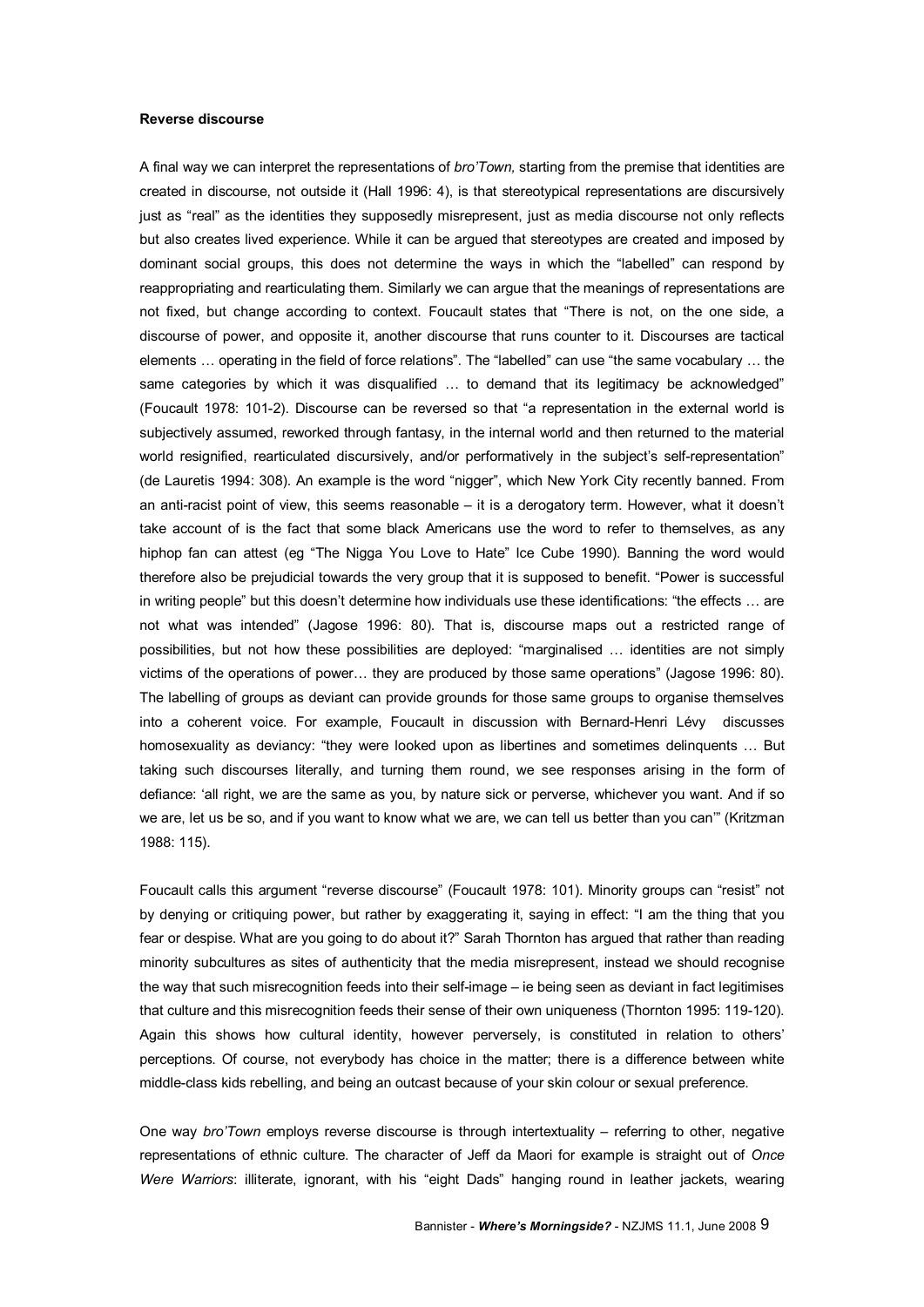sunglasses and drinking beer; he lives in an abandoned car on the lawn, much like the character Tu. This plays, then, not on a "true" but rather a familiar representation of Maori as "pot smoking dolebludgers who are also really good singers" ("A Maori at my Table"). "A Maori at my Table" references *Whale Rider* similarly. "Sionerella" plays on media representations of and panics about PI teenage promiscuity through the framing device of a TV3 news item in which reporter Carol Hirschfeld describes the participants as "dumbass P-heads". Vale and Valea's alcoholic, porn-watching Dad is a ringer for Maori comedian Billy T James, who was a popular presence on 1980s NZ TV. But like *bro'Town*, he was subject to the same kind of investigation in terms of his use of stereotypes ("Billy T" 1990). Intertextuality is also comic: Henri Bergson (1911) suggests that comedy works through inserting characters into a routine or pattern that is invisible to them, for example "Sionerella" references "Cinderella", humour arising from the incongruity of imposing a fairytale scenario onto the everyday circumstances of a school dance, and the corresponding gender reversal suggested by the episode title. "The Wong One" tackles Asian stereotypes, again through a mishmash of references to Hollywood Asian appropriations: Kung Fu (the character Grasshopper); and the Karate Kids. This conflation of Asian and Polynesian comic stereotypes is taken even further in the NZ film *Tongan Ninja*. Perhaps a useful analogy here would be the slippage in the word "comic" which can refer both to the "comedic" and "comic" graphic art and animation. In this second sense, comic refers to two-dimensional imagery which denies the illusion of depth that is central to Western ocularity. Its informational minimalism relies on audience participation and knowledge to "fill in the gaps". This we do by drawing on the vast visual chaos of signs, forms and types that postmodern media and living continually press upon us. To invoke referentiality or content as a prime criterion for understanding this environment would be like using a telescope to read a newspaper. The concern is not with how accurate representations are but how they talk to and play off each other, as in Marshall McLuhan's summary of the relevance of comic imagery: "To live and experience anything is to translate its direct impact into many indirect forms of awareness. We provided the young with a shrill and raucous asphalt jungle … When the entertainment industries tried to provide a reasonable facsimile of the ordinary city vehemence, eyebrows were raised" (McLuhan 1994: 1689).

# **Conclusion**

This article has been an attempt to understand ethnic discourse in a postmodern, postcolonial context. I want to conclude by looking at how these two ideas might be linked. Homi Bhabha (1994) has argued that the postcolonial context complicates any attempt to understand representations of ethnicity as symbols of "national" cultures – rather the postcolonial foregrounds subject positions that are "in between" or liminal, a formulation that applies to both coloniser and colonised, and is especially relevant to diasporic subjects, of which Polynesian culture in New Zealand could be regarded as an example. I might suggest that identification with Polynesian culture could potentially play a role in New Zealand culture, especially in the space between a "bicultural" and a "multicultural" nation. In "A Maori at my table" for example, we view Maori culture through the eyes of young Polynesians, who are just as ignorant of Maori protocol as Pakeha. They therefore act as mediators in the most charged opposition in New Zealand society, that between Pakeha and Maori. It may even be that PIs, precisely because they are not identified with the bicultural Maori/Pakeha axis that officially defines New Zealand culture, occupy an inbetween or liminal space that offers some possibility of a "third way" or alternative space for playing with representations of the local. But this may be oversimplifying Bhabha's argument, which is more about how dominant representations, specifically in the forms of media texts, historically the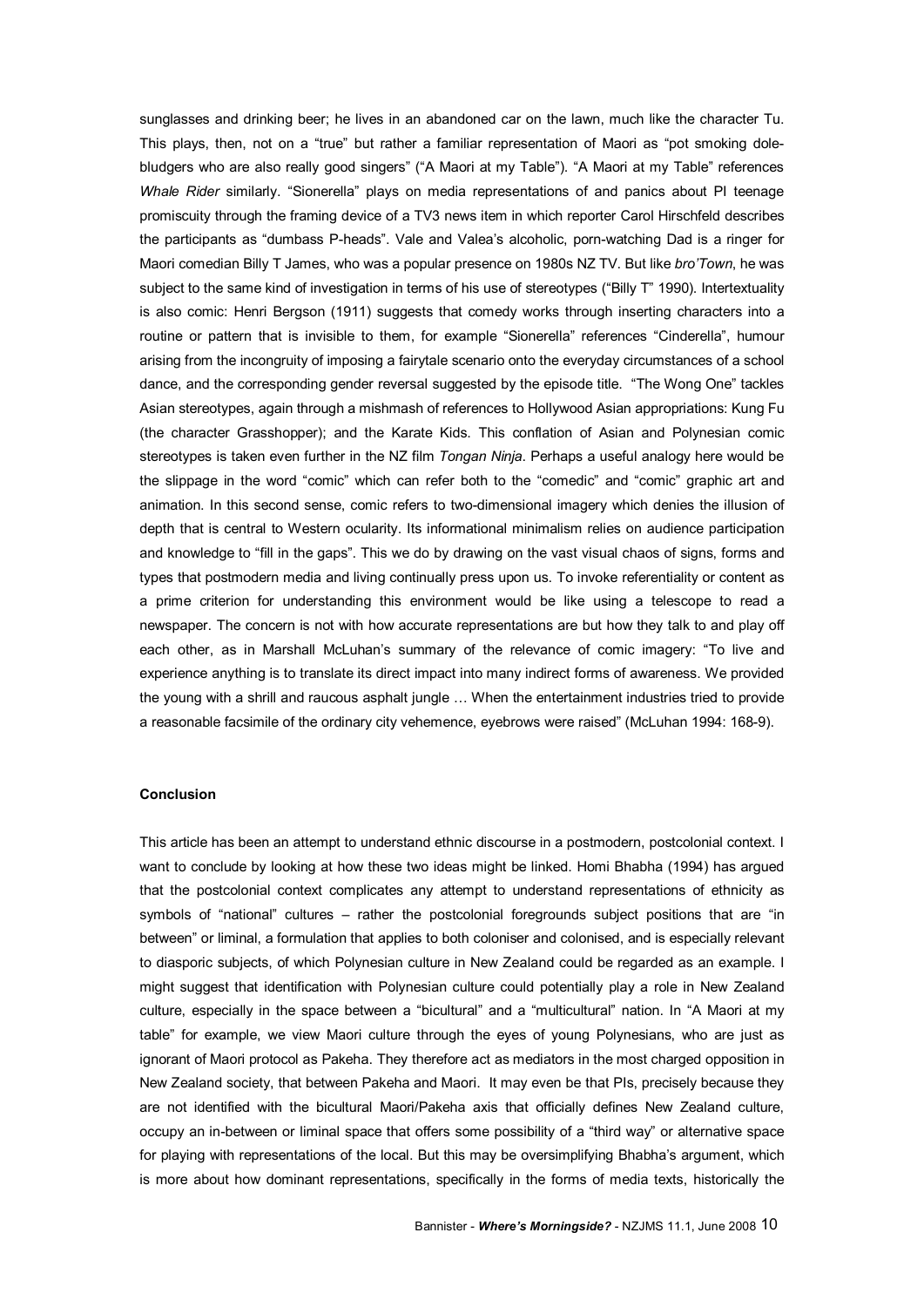Bible as an agent of colonial authority, but in postmodernity say TV, seem to authorize and legitimate power, but in that in the act of being taken up and adopted, in Bhabha's term "mimicked", enable some kind of opposition in the ways that they are translated. For Bhabha, ethnic stereotyping in colonial discourse "is not the setting up of a false image which becomes the scapegoat of discriminatory practices. It is a much more ambivalent text … By acceding to the wildest fantasies … of the colonizer, the stereotyped Other reveals something of the 'fantasy' ... of that position of mastery" (1994: 81-2). To read *bro'Town* in this way is to suggest that its characterisation of ethnicity is part of a process of colonial fantasy in which the disavowed parts of the dominant discourse are projected on to a racialised Other. This is, Bhabha stresses, an ambivalent process: the Other represents both what is feared and what is desired, that is not only stupidity, violence and ignorance, but also freedom, innocence, spontaneity and laughter. Additionally, comic discourse (in both senses of the word) seems to have some role to play in mediating social debate around edgy topics such as ethnic and sexual difference. In the postcolonial context of Aotearoa/New Zealand, *bro'Town* opens up a space for a social discourse that can negotiate between or through binaries of cultural difference and discourse about ethnicity. I hope that this article will enable others to continue, expand and critique this discussion of how popular culture and ethnicity can interact in a local context.

#### **Notes on the contributor**

Matthew Bannister is Postgraduate Theory Supervisor in Media Arts at Wintec (Waikato Institute of Technology), Hamilton. His research interests include popular music, gender, NZ culture and the relation of theory and creative practice. He is also a musician recording for Powertool Records.

#### **Bibliography**

Abel S (2007) email communication with author July 3 Abel S (2006) ''The Public's Right to Know': Television News coverage of the Ngapuhi Media ban' *New Zealand Journal of Media Studies* vol 9 2 Abel S (1997) *Shaping the News: Waitangi Day on Television* AUP Auckland Alberti J (2004) 'Introduction' Leaving Springfield: The Simpsons and the Possibility of Oppositional Culture Alberti J (ed) xi-xxxii Wayne State University Press Detroit Appadurai A (1994) 'Disjuncture and Difference in the Global Cultural Economy' *Colonial Discourse and*  **Post-Colonial Theory Williams P & Chrisman L (eds) Columbia University New York** 'Auckland' 20/06/07 http://www.auckland.nz.com Awatere D (1984) *Ma ori Sovereignty* Broadsheet Auckland Bakhtin M (1994) 'Carnival Ambivalence: Laughter, Praise and Abuse' in *The Bakhtin Reader* Morris P (ed) 206-25 Hodder Headline Group London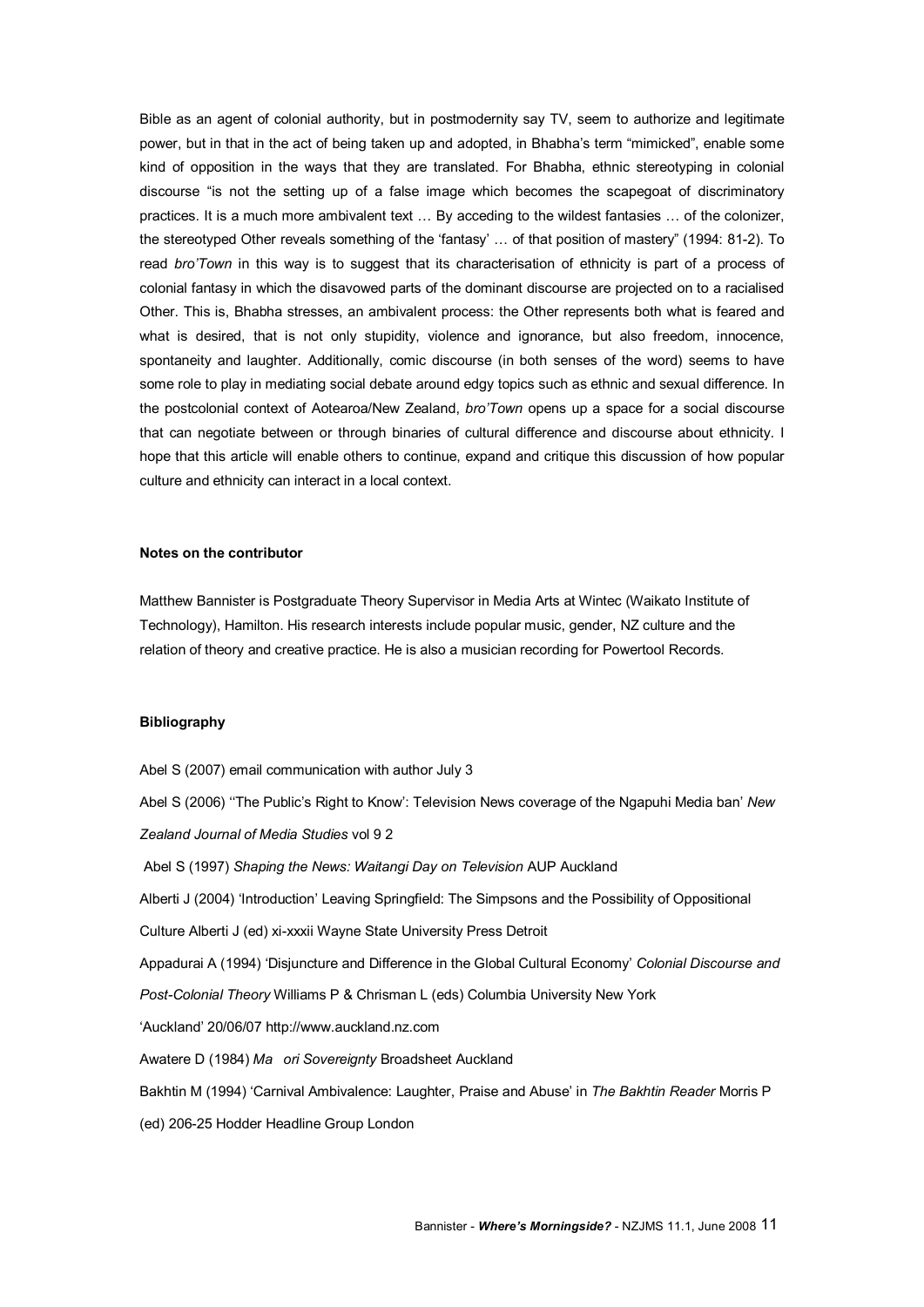Bannister M (2007) 'A Thing Well Made? NZ settler identity and Pakeha masculinity in the work of Don McGlashan' *Perfect Beat* 8/1

Bannister M (2006a) *White Boys, White Noise: Masculinities in 1980s Indie Guitar Rock* Ashgate London

Bannister M (2006b) 'Kiwi Blokes: Recontextualising Pakeha Masculinities in a Global Setting' *Genders Online* 42

Bannister M (2006) ''Loaded?' indie guitar rock, canonism, white masculinities' *Popular Music* 25/1 77 95

Bannister M (2000) 'What More Can a Poor Boy Do? – Concepts of Pakeha Masculinity in New Zealand Rock Music' Perfect Beat v5 n1 (July) 3-21.

Barry R (2004) 'Naked on primetime TV' *New Zealand Herald* Sep 11 20/06/07 http://io.knowledgebasket.co.nz

Bataille G (1992) *On Nietzsche* Athlone Press London

Bell A (2004) "Half-castes' and 'White Natives': The Politics of Maori-Pakeha Hybrid Identities' in

*Cultural Studies in Aotearoa/New Zealand: Identity, Space and Place* Bell C and Matthewman S (eds)

Oxford University Press Melbourne 121-138

Bell A (1996) *Nga Patai: Racism and Ethnic Relations in Aotearoa/New Zealand*

Bergson H (1911) Laughter: An Essay on the Meaning of Comic http://www.authorama.com/laughter-

1.html

Bhabha H (1994) *The Location of Culture* Routledge London and New York

*bro'Town* Series 1 (2004) Firehorse Films

*bro'Town* Series 2 (2005) Firehorse Films

'bro'Town Goes Dub' (2005) Scoop Press Release: Firehorse Films 25 May

'Bro'Town takes on the clichés' (2004) *The Nelson Mail* 24 Sep Edition 2 25

Brown R (1983) 'Growing up Tall' *Rip It Up* July 16

Castells M (1996) *The Rise of the Network Society* Blackwell Publishers Cambridge

Chalmers A (2004) 'What's the point of TV3?' *Sunday Star Times* 21 Nov

Chow V (2004) 'Homer Erectus: Homer Simpson as everyman … and every woman' in *Leaving* 

*Springfield: The Simpsons and the Possibility of Oppositional Culture* Alberti J (ed) 10736 Wayne State

University Press Detroit

Coddington D (2006) 'Asian Angst' *North and South* Dec 3847

Coddington D (2007) 'Press Council losing its dragon's roar' *New Zealand Herald* Jun 10

Corry L (2004) "Brown bros hit jackpot" *Waikato Times* 25 Sep Edition 2 2

Danaher G et al (2000) *Understanding Foucault* Allen & Unwin Sydney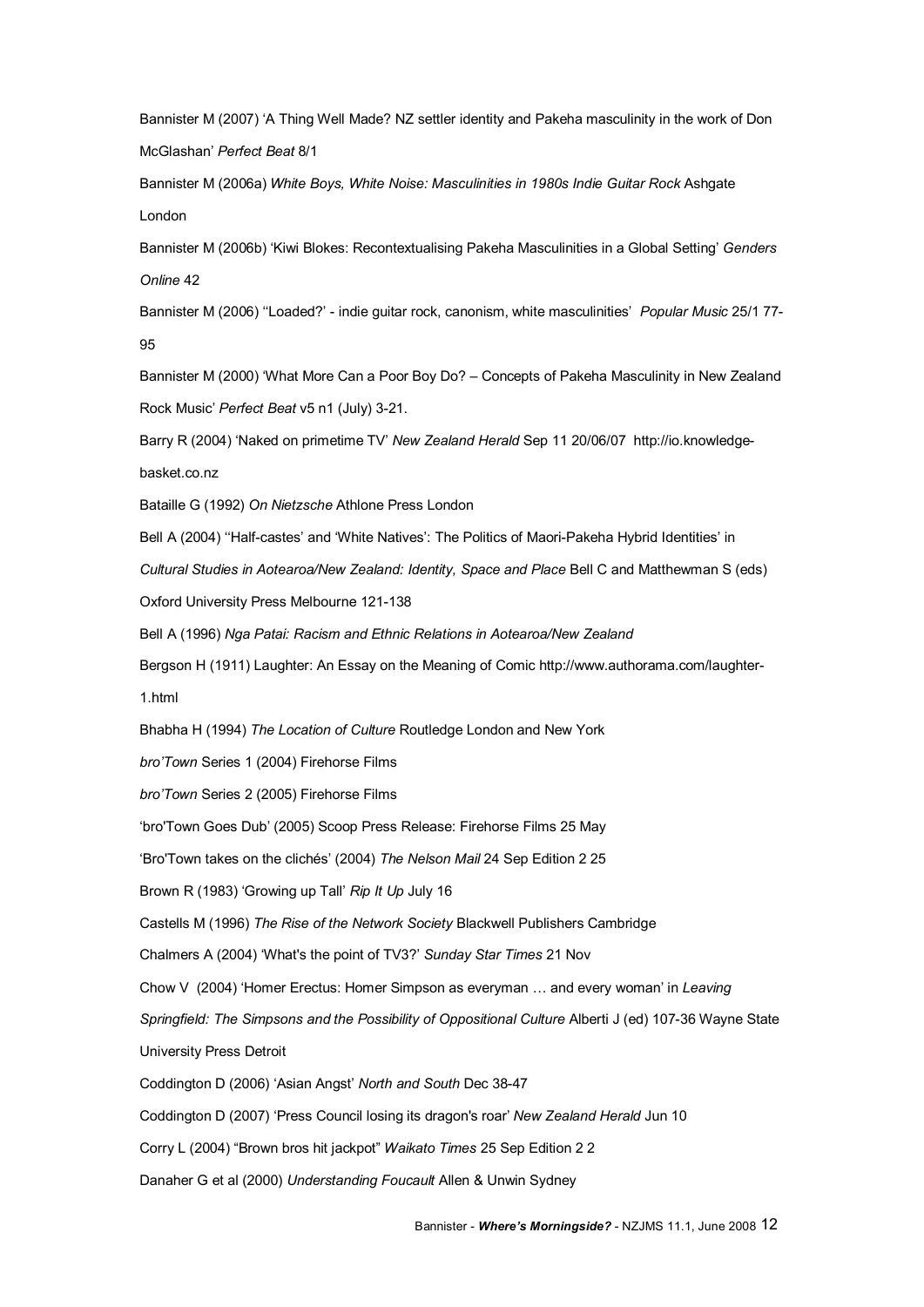De Lauretis T (1994) *The Practice of Love: Lesbian Sexuality and Perverse Desire* Indiana University Press Bloomington and Indianopolis

Docker J & Fischer G (2000) 'Adventures of Identity' *Race, colour and identity in Australia and New* **Zealand Docker J & Fischer G 3-20 University of NSW Press Sydney** 

Earl E (2005) 'BRAND NEW ZEALANDERS: The commodification of Polynesian youth identity in

television advertising' 20/06/07

http://www.mang.canterbury.ac.nz/ANZCA/FullPapers/06CultureCommFINAL.pdf

Eaton M (1981) 'Laughter in the Dark' *Screen* 22 2 25

Fairbairn-Dunlop P & Sisifo M (2003) Making our place: growing up PI in New Zealand Dunmore Press Palmerston North

Foucault M (1984) 'Nietzsche, genealogy, history' *The Foucault Reader* Rabinow P (ed) 76100

Penguin London

Foucault M (1980) Power/Knowledge: Selected Interviews and Other Writings 1972-1977 Gordon C (ed) Pantheon Books New York

Foucault M (1978) *The Will to Knowledge: The History of Sexuality* Vol 1 Penguin Harmondsworth

Griffin P (2007) 'Telco industry's lack of vision' 20/06/07

http://www.nzherald.co.nz/blog/story.cfm?c\_id=1501198&objectid=10442943

Habermas J (1989) *The Structural Transformation of the Public Sphere: An Inquiry into a Category of*

*Bourgeois Society* MIT Press Cambridge

Hall S 'Introduction' (1996) Questions of cultural *identity* Hall S & Du Gay P (ed) 1-17 Sage London

Hau'ofa E (1983) *Tales of the Tikong* University of Hawaii Press Honolulu

Hau'ofa E (1987) *Kisses in the Nederends* Penguin Auckland

hooks b (1992) *Black Looks: Race and Representation* South End Press Boston

Horn L (2007) Email communication with author 29 Jun

Ice Cube (1990) *AmeriKKKa's Most Wanted* Priority US

Jagose A (1996) *Queer Theory* University of Otago Dunedin

Jameson F (1991) *Postmodernism, or the cultural logic of late capitalism* Duke University Press Durham

Jameson F (1983) 'Postmodernism and Consumer Society' in *The Anti–Aesthetic: Essays on* 

*Postmodern Culture* Foster H (ed) 11125 Bay Washington

Jesson B (1989) *Fragments of Labour: The Story Behind the Fourth Labour Government* Penguin

Auckland

Johnson S and Suhr S (2003) 'From 'political correctness' to '*politische Korrektheit'*: discourses of 'PC'

in the German newspaper *Die Welt" Discourse & Society* 14 1 4968

JohnsonWoods T (2007) *Blame Canada: South Park and popular culture* Continuum New York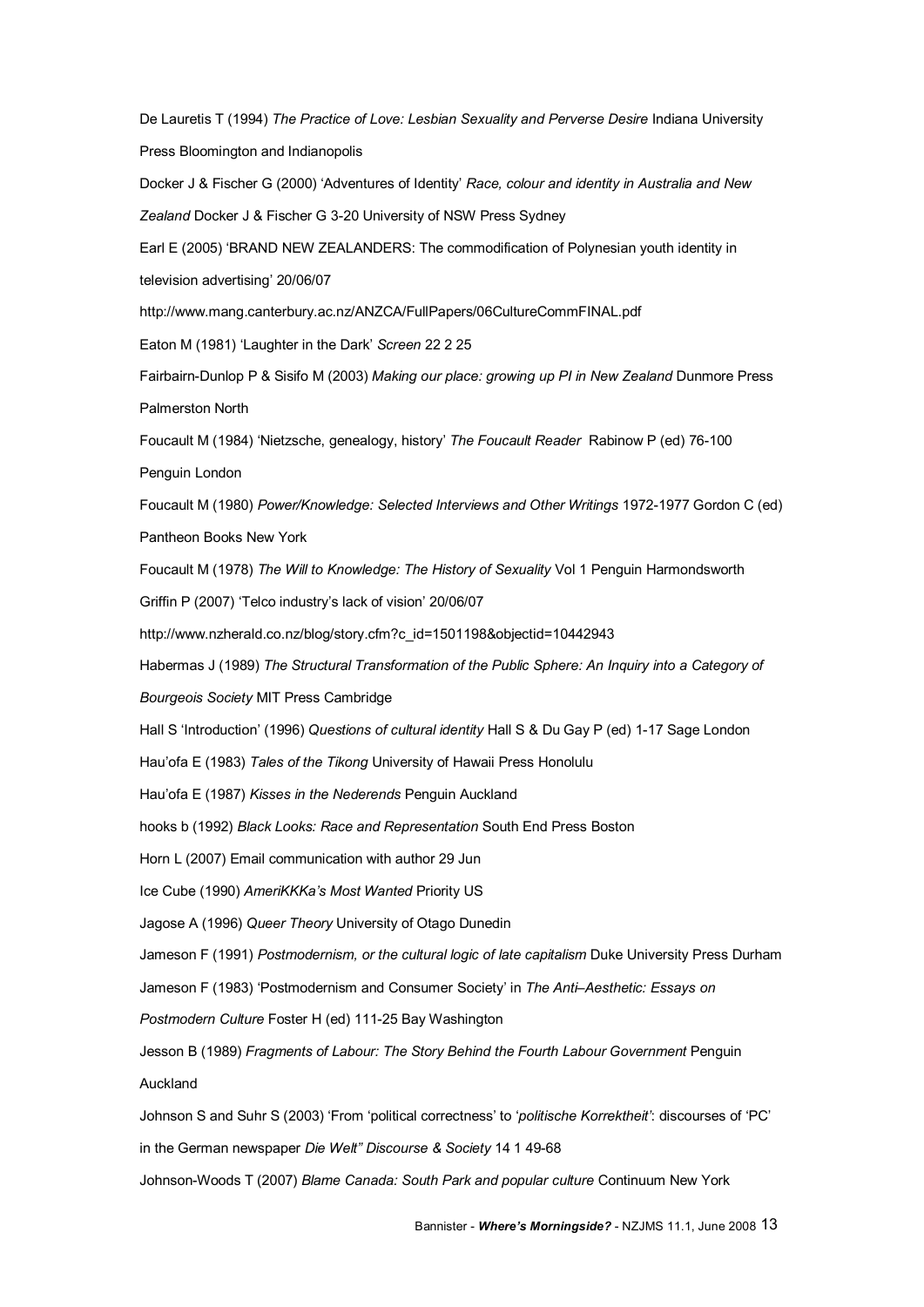Karaitiana D (2006) '*bro'Town*: How ethnic social construction is used to convey messages' Student Essay Wintec Hamilton

King M (1999) *Being Pakeha Now: reflections and recollections of a white native* Penguin Auckland King M (1983*) Maori: a photographic and social history* Heinemann Auckland

King M (1985) *Being Pakeha: An Encounter with New Zealand and the Maori Renaissance* Hodder & Stoughton Auckland

Koenigsberger K (2004) 'Commodity Culture and Its Discontents: Mr Bennett, Bart Simpson, and the Rhetoric of Modernism' *Leaving Springfield: The Simpsons and the Possibility of Oppositional Culture* Alberti J (ed) 29-62 Wayne State University Press Detroit

Kritzman LD (ed) (1988) 'Introduction' in *Michel Foucault: politics, philosophy culture; interviews and other writings* Routledge New York and London

McLuhan M (1994) *Understanding Media: The Extensions of Man* Routledge London

Misa T (2006) 'We can enjoy a laugh at ourselves but we're no bad joke' *New Zealand Herald* Sep 27 20/06/07 http://io.knowledge-basket.co.nz

Nakayama T & Krizek R (1995) 'Whiteness: a strategic rhetoric' *Quarterly Journal of Speech* 81 291309 Neale S and Krutnik F (1990) *Popular Film and Television Comedy* Routledge London

New Zealand Herald (2006) 'Reality television shows grab kids too' Apr 15

Nietzsche F *(*2001) *The Gay Science: with a prelude in German rhymes and an appendix of songs*

Cambridge University Press Cambridge

NZ on Air (2005) 'Teenagers love seeing Kiwi culture on screen' Press Release 3 Aug

Perrot A (2004) 'Ratings success for Bro'Town' *New Zealand* Herald Oct 1

*Press The* (2004) 'Welcome to Morningside bro' Sep 2 3

*Press The* (2006) 'Top dogs going global" (2006) 26 Sep Edition 2 3

Rabinow P (1984) 'Introduction' *The Foucault Reader* Rabinow P (ed) 329 Penguin London

Radio New Zealand (2007) 'Complaints against North and South article upheld' Newswire 10 June

Rata E (2003) 'An Overview of Neotribal Capitalism' *Ethnologies comparées* 6 Printemps 20/06/07

http://recherche.univ-montp3.fr/mambo/cerce/r6/e.r.htm

Rees P (2006) 'Academic slams bro'Town' *Pacific Magazine* 20/06/07

http://www.pacificmagazine.net/issue/2006/08/30/academic-slams-bro-town

Scoop Press Release (2006) 'The word of the year for 2006 – Unbundled' 20 Dec

Shohat E (1995) 'The Struggle over Representation: Casting, Coalitions, and the Politics of

Identification' Late *Imperial Culture* De La Campa R et al (eds) 166-78 Verso London

*Sione's Wedding* (2006) Graham C (dir) South Pacific Pictures